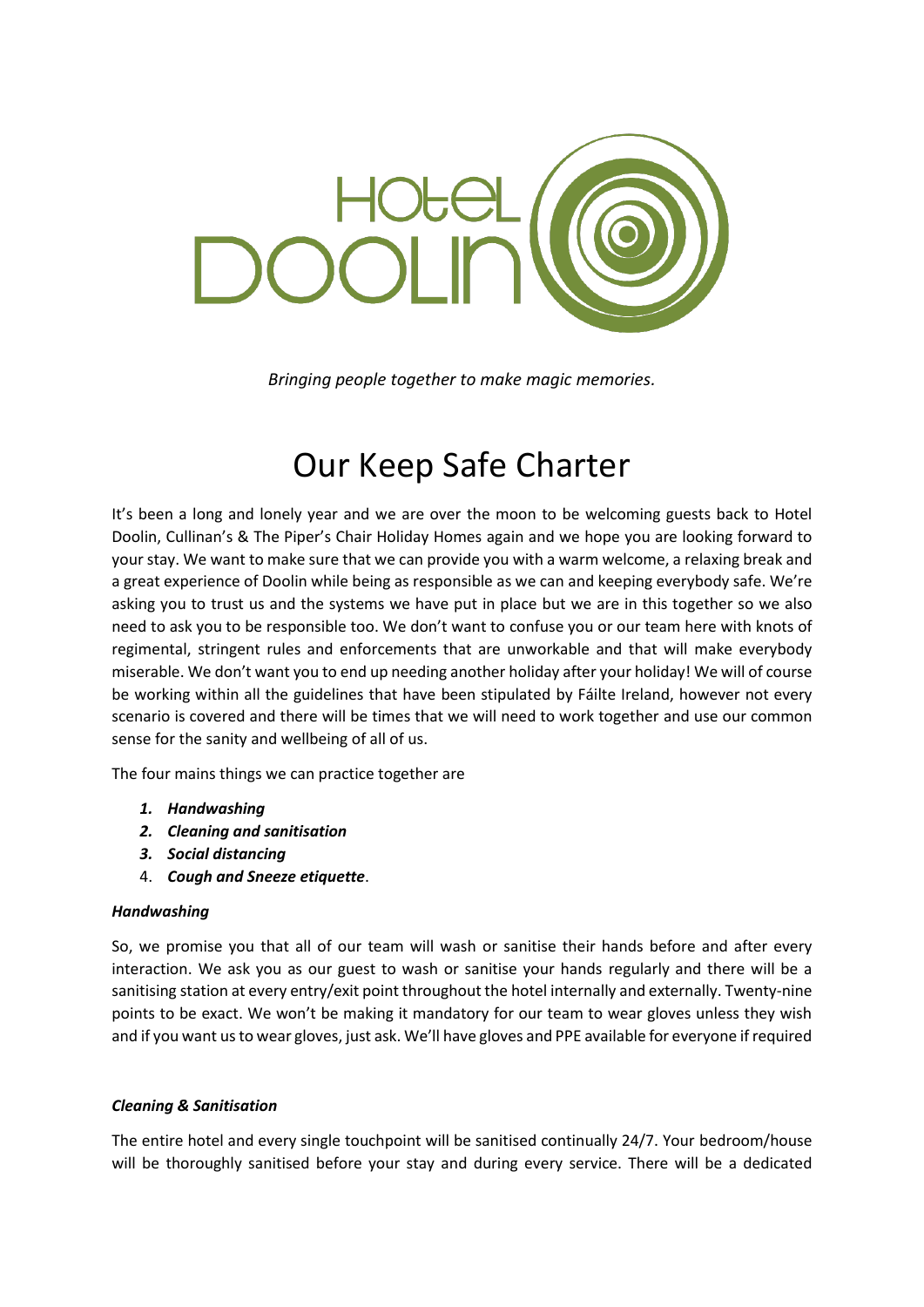cleaner on duty in the public areas of the hotel 24/7. Your table/menu/cutlery/condiments and every single thing you come into contact with during your meal will be sanitised before and after and our cleaning team will be wearing PPE and will have been trained on the correct use of PPE.

## *Social Distancing*

We ask you to please adhere to social distancing while visiting Hotel Doolin and to keep at least one metre apart from staff and other guests not in your party. We have placed signage throughout the hotel to help our guests make the most of the space. Some areas, such as our bathrooms are limited to a small number of people per time, other areas have a one-way entry/exit policy. If in doubt, look for signage and follow the arrows.

## *Cough & Sneeze Etiquette*

We all know the drill at this stage. If you don't, you shouldn't be let out of the house as you are a menace to society. We'll be having regular pop-up quizzes on cough & sneeze etiquette.

## *Facemasks & Screens*

We have Perspex screens erected at the front desk and at every other pay station throughout the hotel. Facemasks are mandatory for our team to wear. We will endeavour to adhere to social distancing in every interaction with our guests but there may be very brief times when we are closer than one metre e.g. while we are bringing food or drinks to your table. If you would like a facemask for yourself at any stage during your stay, please ask us and we will provide. We have a large stock of facemasks and PPE available in every department.

# *Check-in/Check-out*

Check-in for Hotel Doolin is 3pm, from 4pm for the Piper's Chair Houses and Cullinan's. We request that one member from each party enters the hotel reception for check-in and we ask that you adhere to the floor markings for social distancing in the hotel lobby for check-in/check-out.

#### *Bedrooms & Houses*

Bedrooms will be thoroughly cleaned and sanitised before your stay and for Hotel Doolin and Cullinan's, they will be serviced daily. If you would prefer not to have your room serviced during your stay please let us know. All of our housekeeping staff have been thoroughly re-trained and equipped with PPE. .

# *Dining*

We are blessed with so much space at Hotel Doolin and have lots of new additions this year. All of our tables have been spaced out to at least one metre. Booking is not mandatory, but we will be accepting reservations from residents of the hotel so please call ahead if you would like to hold a table, otherwise tables are allocated on a walk-in basis. We do recommend to our hotel residents that for groups of 5 and upwards a table is booked advance otherwise we cannot guarantee that we will be able to sit you together. Please call us on 065-7074111 or email [info@hoteldoolin.ie](mailto:info@hoteldoolin.ie) to book a table. There will be no time limit on tables for residents of the hotel, Cullinan's and Piper's Chair Houses. We believe that after going through lockdown you deserve to relax over your meal, chat and catch up with your loved ones without us hovering over you. We also feel that letting a family or group of friends have a table for the evening is safer for everyone than turning that same table over three or four times.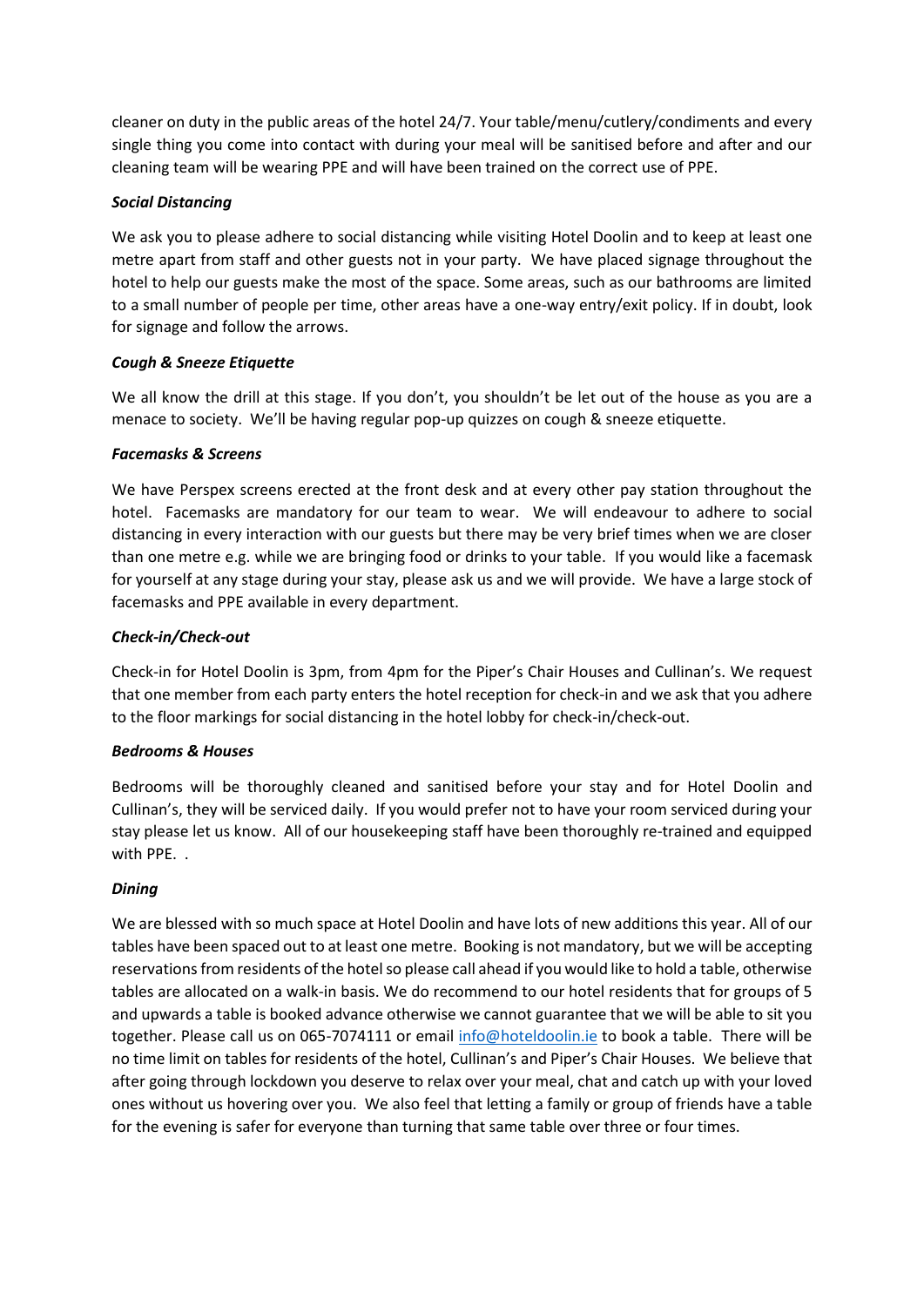## *Fitz's Pub*

Fitz's Pub serves food all day, breakfast from 8am-10.30am, Lunch 12.30-16.00, snack menu(served outside also) 16.00-21.30, Dinner 17.30-21.30

## *Resident's Bar*

Residents Bar will be available to hotel residents and residents of the Piper's Chair Houses and Cullinan's until 1.30am.

## *Breakfast*

Breakfast is served for Hotel Doolin residents in Hotel Doolin in Glas Restaurant from 8am-10.30am every day. There will be no breakfast buffet but as usual at Hotel Doolin all breakfasts are available to order a la carte. All our breakfast tables are spaced 1 metre apart, however, guests are advised that peak times are from 9.30am and if you would like a quieter breakfast with fewer people in the dining room, we would advise you to plan your breakfast for earlier. Breakfast can also be served outside in the garden. These tables will be allocated on a first come/first served basis.

Breakfast is also served in Fitz's Pub if residents of the Piper's Chair Houses or Cullinan's would like to avail, 8am-10.30am every day also.

#### *Glas Restaurant*

Glas Restaurant is open Wednesday to Sunday from 6.30pm – 9pm.

Glas is also available for private parties, up to 25 people. Glas Restaurant can be pre-booked for a private party for lunches and dinners, menus start at €40 per person, please contact 065-7074111 or [info@hoteldoolin.ie](mailto:info@hoteldoolin.ie) to arrange your private restaurant.

#### *Stonewall Café & Pizzeria*

We are blessed with an abundance of outdoor space at Hotel Doolin and Stonewall Pizzeria has a woodfired pizza oven and will be serving stone-baked homemade pizzas all day from 12.30pm to 10pm in our Garden. The Shibeen Bar in the Garden will be open daily from 12 noon – 11.30pm Sunday to Thursday and until 12.30pm on Fridays & Saturdays & Sundays until 11pm. We will be hosting live music every night. Tables will be allocated on a first come/first served basis.

Takeaway Pizzas are also available from the Stonewall Pizzeria.

Stonewall Cafe is open from 9am-10pm daily, serving a number of breakfast items, fairtrade teas/coffees and home-baked goods for takeaway or dining in our garden area. Table service will be provided for beverages from the Shibeen Garden Bar.

We will not be offering room service breakfast this summer however there is a takeaway option from The Stonewall which can be collected and brought to your bedroom.

# *Medical Kit*

We have a number of digital thermometers on site as well as a number and a Covid-19 medical kit for guest and staff use if required.

# *Contact Tracing*

For all food bookings, according to the guidelines we need to take the contact details of the lead member of the party, we will hold these details for a month.